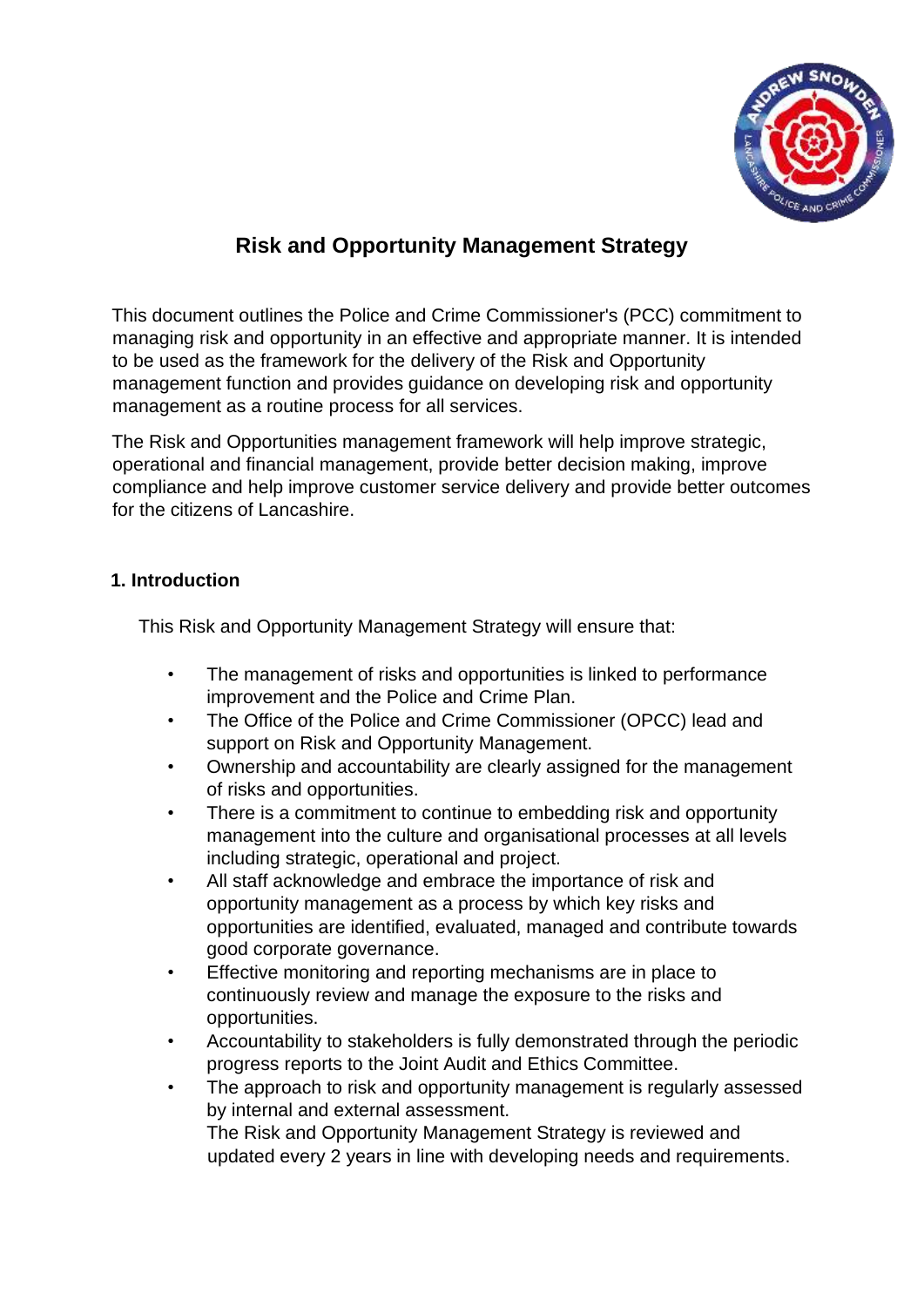# **2. What is Risk and Opportunity Management?**

- 2.1.Risk and opportunity management is the control of business risks and opportunities in a manner to ensure that both long and short term objectives of the PCC are achieved and that opportunities are full maximised. In this context risk is defined as uncertainty of outcome, whether positive opportunity or negative threat of actions and events. It is the combination of likelihood and impact, including perceived importance.
- 2.2.Risk and opportunity management is not always solely about eliminating risk as this would limit the availability of the PCC to develop and deliver its ambitions. Its purpose is to recognise the issues that could affect the achievement of PCC objectives and develop actions to control or reduce those risks. The PCC has an agreed appetite for risk which is explained later. Acknowledgement of potential problems and preparing for them is an essential element of risk that will enable the PCC to rapidly respond to change and develop innovative responses to challenges and opportunities.
- 2.3.Risk and opportunity management is essential for the successful delivery of public services. An effective risk and opportunity management system identifies and assesses risks, decides on appropriate responses and then provides assurance that the chosen responses are effective. It is also about identifying opportunities which may have been neglected because of perceived but unexamined risk. These could include:
	- Learning from the past whilst past experience cannot necessarily be a predictor for future performance, signals that were ignored and missed opportunities can provide insight into organisational blind spots.
	- Customer sensitivity trying to understand customer needs and creating systems to exploit this information can lead to great gains.
	- Learning from other exploring and sharing best practice with other organisations can lead to benefits.
	- Scenario planning can be powerful tool for generating new ideas.
- 2.4.When opportunities are identified they should be described to include the expected benefits contributions to business objectives and stakeholders.

# **3. Background – Process for Managing Risks and Opportunities**

3.1. Risk Management Framework

Risks and Opportunities are split into three categories

Strategic – These are risks and opportunities which relate to the long term goals of the PCC. These tend to be medium to long term but some may feature for a shorter period of time because of a significant event or planned businesses activity. Inclusion of a risk of opportunity in the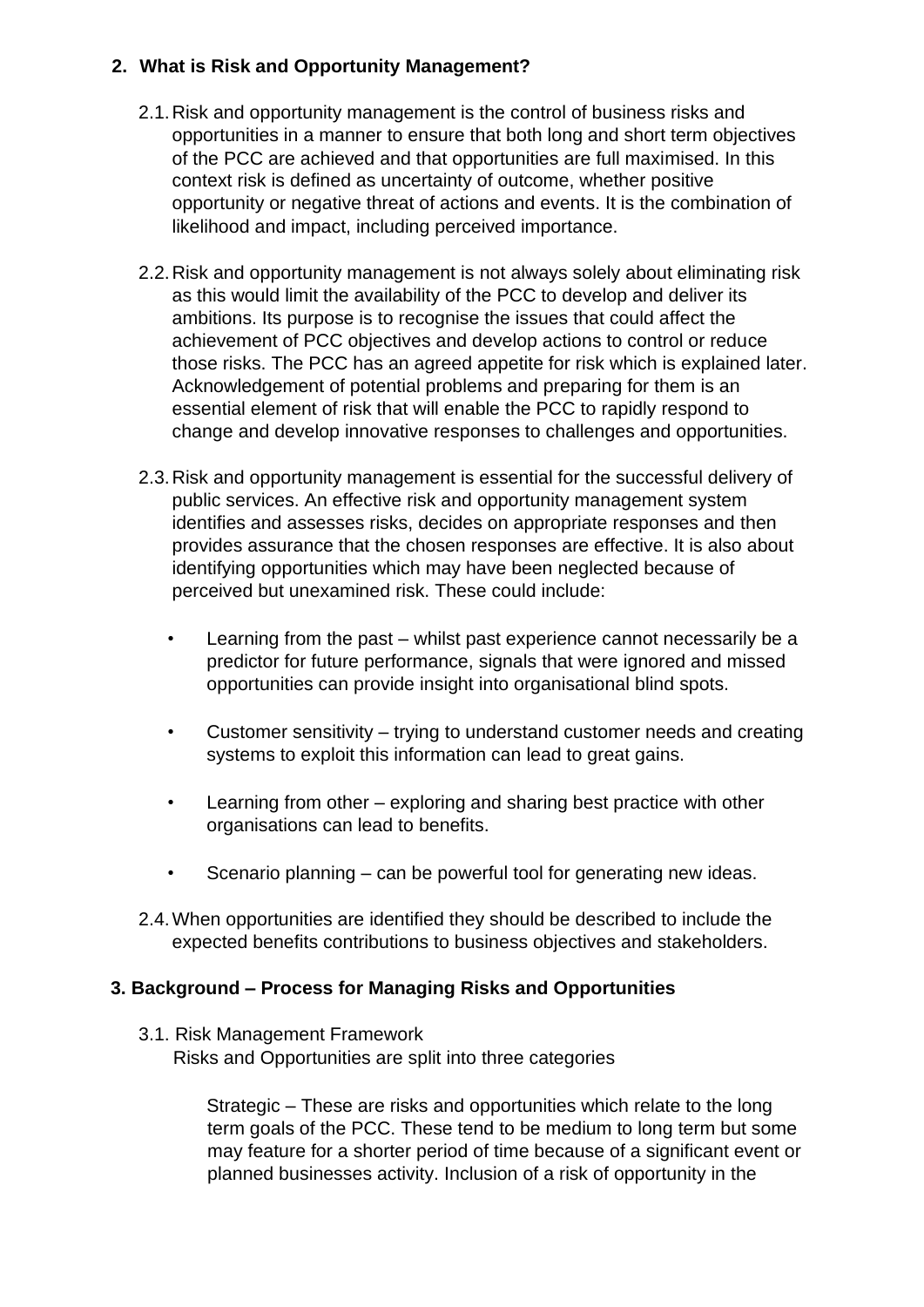corporate risk and opportunity register indicates that is one of number of Risks/Opportunities that the PCC needs to be aware of and ensure appropriate management arrangements are in place to manage/mitigate them.

- Operational These are risks and opportunities which relate to the day to day operations of the OPCC. Operational risks will also be identified as part of the business continuity process. The Office will identify risks associated with its operation and the impact on business processes/activities and appropriate mitigation procedures that will be implemented.
- Project These are risks identified in connection with all major projects which the PCC undertakes. These projects are run in accordance with appropriate project management guiding principles. Risks associated with major projects are those that if they occur will have an effect on at least on project objective.
- 3.2. All major projects will be identified, managed and reported on the register.

# **4. Aims and Objectives**

- 4.1. The aim for the PCC in risk and opportunity management is to adopt best practices in the identification, evaluation, cost-effective control and monitoring of risks and opportunities across all processes to ensure that risks and opportunities are properly considered and reduced as far as possible.
- 4.2. The risk and opportunity aims and objectives for the PCC are to:
	- Integrate and raise awareness of risk and opportunity management for all those connected with the delivery of the PCC's Plan.
	- Embed risk and opportunity management as an integral part of strategic, information use, financial, business continuity and project planning and policy making.
	- Establish a standard systematic approach to risk identification, analysis, control and monitoring and reviewing.
	- Provide a process for identifying threats or drawbacks that also includes finding and considering opportunities.
	- Provide a robust and transparent framework for managing risk and supporting decision making.
	- Support well thought-through risk taking.
	- Anticipate and respond to changing external and internal environment.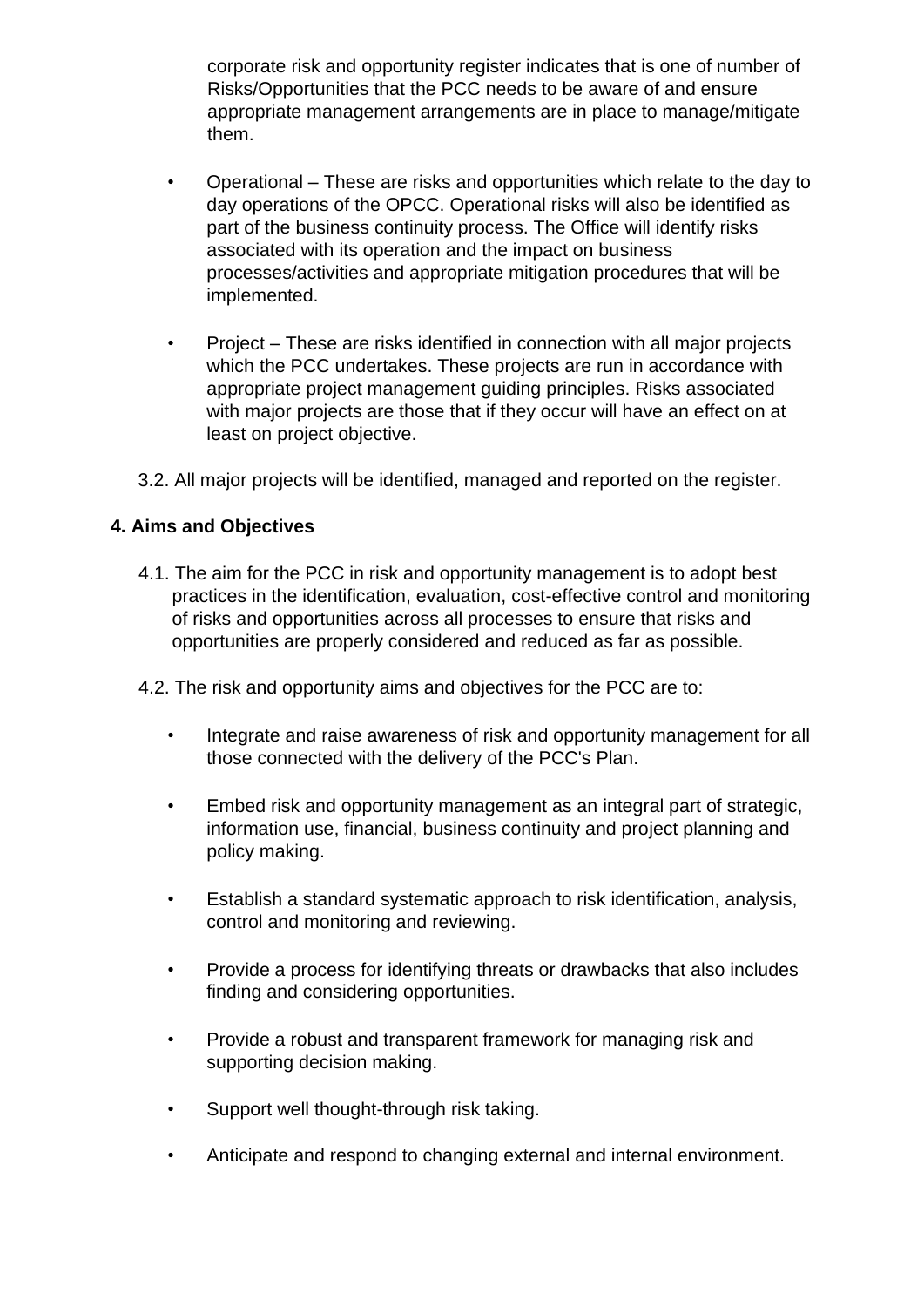- Embed risk and opportunity management as part of the PCC's culture of Governance.
- To provide a robust and transparent track record of managing, communicating and responding to risk.
- To encouraging staff to think creatively about ways to work better, simpler and more effectively.
- 4.3.The three categories of risks and opportunities are split on one Risk and Opportunity register for the PCC.
- 4.4.Both registers detail the following information:
	- Potential effects of the risks identified, both negative (risks and threats) and positive (opportunities).
	- The impact and likelihood of the risk/opportunity identified.
	- Existing internal controls in place to mitigate the risk.
	- Internal controls planned to mitigate the risks with relevant timescales and the responsible officers.

# **5. Ownership**

- 5.1. The responsibility to manage risks and opportunities rests with every member of staff of the OPCC however, it is essential that there is a clearly defined structure for the co-ordination and review of risk information and ownership of the process.
- 5.2. The following defines the responsibility for the risk and opportunity management process at the OPCC.

**OPCC Senior Management team** – Ownership of the Strategic Risks and overview of the Operational Risks. Actively support the Risk and Opportunities Management Strategy and the framework. The Chief Finance Officer will facilitate regular discussions on risks and opportunities at Senior Management Team Meetings.

**Police and Crime Commissioner** – Responsible for risk and opportunity Approach.

**Joint Audit and Ethics Committee** – to monitor the effective development and operation Risk and Opportunity management of the PCC and provide independent assurance to the PCC.

**Chief Executive of the OPCC** – has responsibility for maintaining comprehensive systems of internal control including risk and opportunities management processes.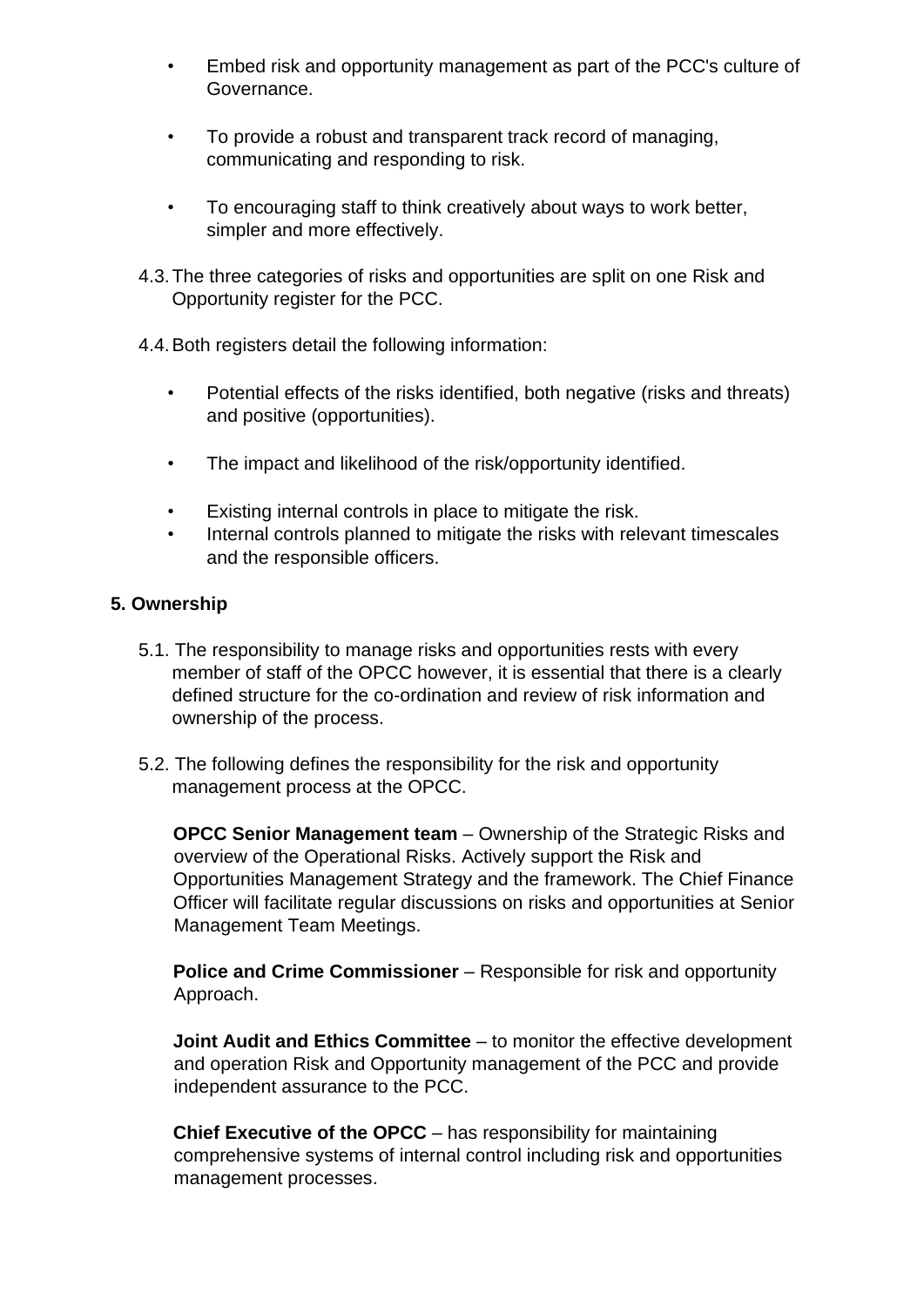**Chief Finance Officer of the OPCC** – Has responsibility for ensuring appropriate internal audit arrangements are maintained and the insurance in respect of those risks transferred.

**Project Managers** – Are responsible for ensuring any project risks are actively recorded on the project part of the Risk and Opportunity Register.

**All employees** – To understand and to take ownership of the need to identify, asses and help manage risk and opportunities in their areas of responsibility and to bring to the management's attention at the earliest opportunity the details of any emerging risks and opportunities that may adversely impact on service delivery.

**Internal Audit and External Audit** – Annual review and report on the PCC's arrangements for managing risk and opportunities throughout the OPCC, having regard to statutory requirements and best practice. Assurance on the effectiveness of risk and opportunity management and the control environment.

## **6. Reporting Framework**

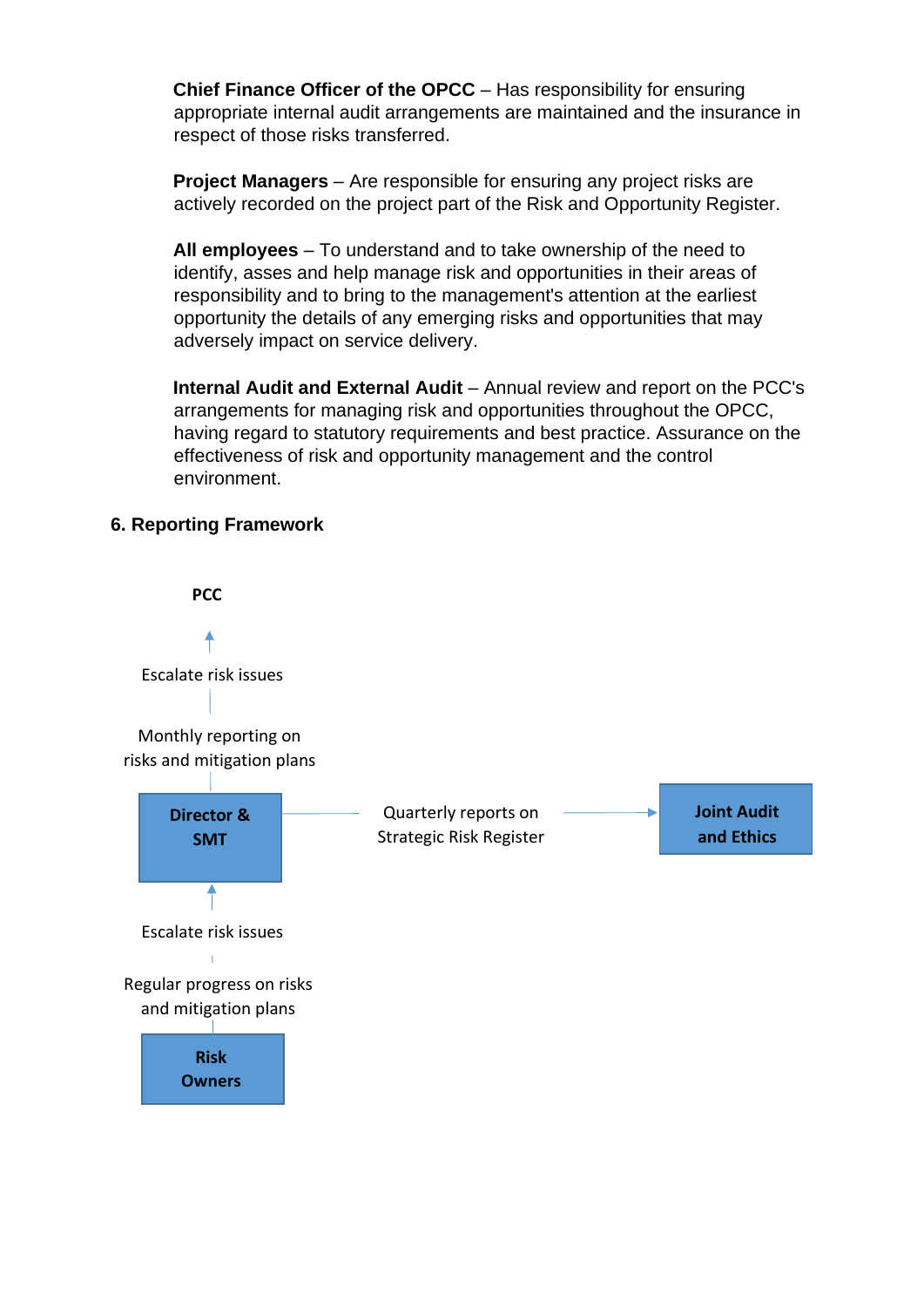#### **7. Risk and Opportunity Management Process**

- 7.1.Risk Management is the process of identifying risk, evaluating their potential consequences, considering the current controls in place and determining and implementing the most effective way of monitoring and mitigating them.
- 7.2.The risk management process aims to ensure that the risk management is a continuous process which is integral to the work of the Police and Crime Commissioner and his office. It does this by requiring that risk becomes a core part of everyone's thinking behaviour and actions. All decisions and processes should be reviewed and revised on a regular basis. Where risks affect the public, there is a need to be open and transparent.
- 7.3.The product of the risk management process is a risk register. The risk register records the risk management process, being populated with information from risk identification, assessment and review. Information must be accurate and maintained.
- 7.4.The aim is to improve strategic, operational and financial management of the Police and Crime Commissioner and his Office by maximising opportunities and minimising financial losses, service disruption, bad publicity, threats to public safety, project delays and other unexpected impacts.

#### **8. Identifying Risks**

8.1. The first stage of the risk management process is to identify risk issues. Risk issues can be categorised into three areas:-

**Demand:** Risk issues will arise in relation to volume, type and complexity of demands on the Police and Crime Commissioner/Office. The main demands for the Police and Crime Commissioner/Office are its statutory roles and responsibilities as a body of governance and as an organisation.

**Capacity:** Risk issues will arise in relation to the capacity and capability of the Police and Crime Commissioner/Office to meet the demands placed on it. Capacity and capability cover people, money, buildings etc.

**Governance:** Governance is about ensuring you do the right things in the right way for the right people in a timely, open, honest and accountable manner. It comprises the systems and processes and cultures and values by which the Police and Crime Commissioner is directed and controlled and through which they account to, engage with and where appropriate lead their communities.

8.2. For each risk issue included in the risk register the following should be done:

Assign a **risk owner.** OPCC Leads will own the risk on behalf of the Director and will be responsible for managing, monitoring and reviewing their own risks.

Describe the main **causes/impacts**. Each risk issue is likely to have a number of causes/impacts.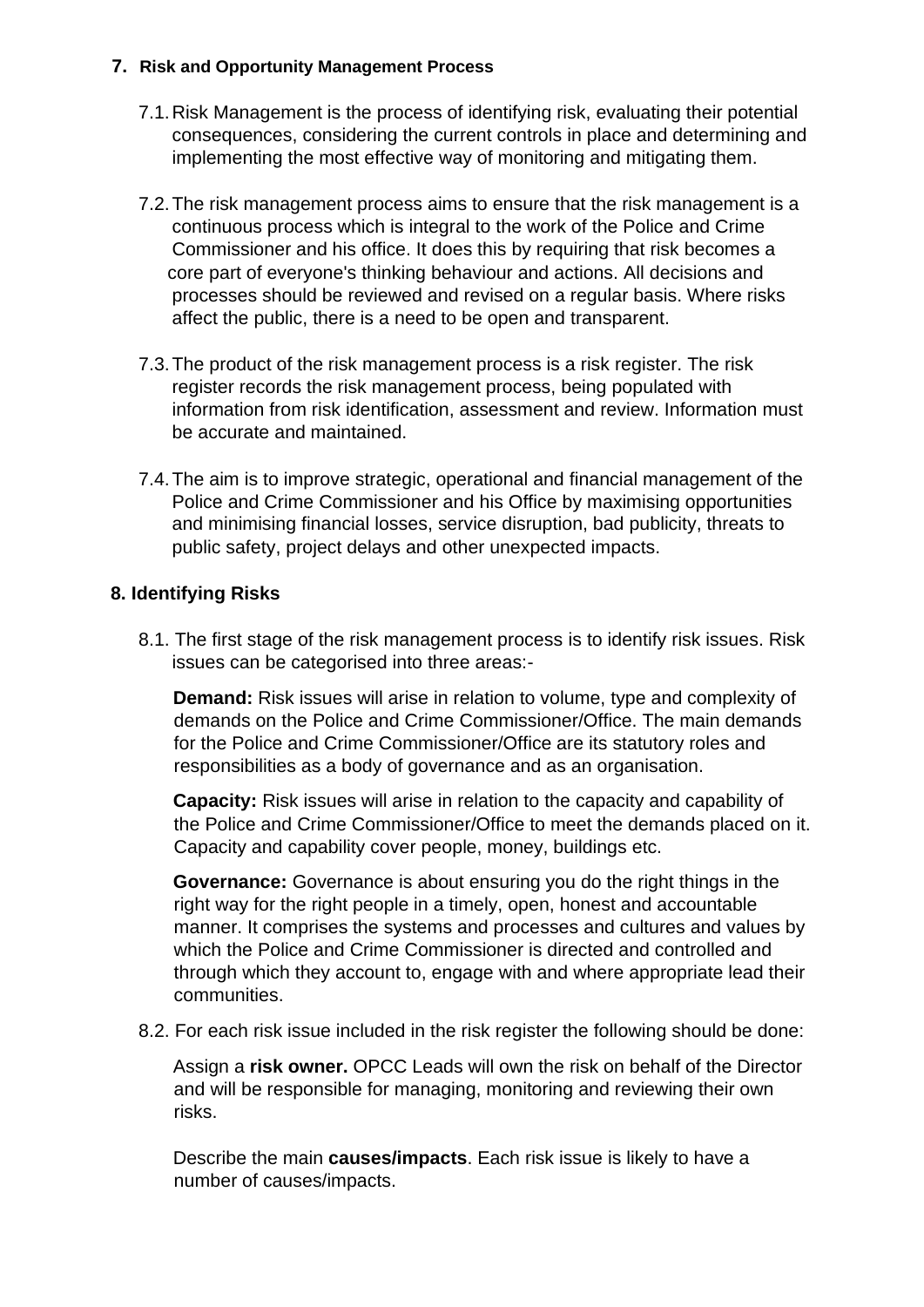List the main **existing control measures.** Information on the causes/impacts of an identified risk issue and the control measures already in place to mitigate the risk issue will assist when it comes to assessing the risk.

# **9. Assessing Risks**

9.1. This Strategy adopts a risk management methodology to assess the impact of a risk should it materialise and the likelihood of this happening. This methodology plays an important part in determining how much attention we need to give to managing specific risks through helping us to consider the implications should they arise. The methodology involves scoring risks based on the likelihood of the risk happening and the impact. It uses a 5x5 matrix that produces a risk score of between 1 and 25.

| Score                  | Likelihood                                                                                                                                                                                       | Impact                                                                                                                                                                                                                                                  |
|------------------------|--------------------------------------------------------------------------------------------------------------------------------------------------------------------------------------------------|---------------------------------------------------------------------------------------------------------------------------------------------------------------------------------------------------------------------------------------------------------|
| 1<br>Very<br>low       | A risk has a very low score if the<br>likelihood of it happening is less<br>than 5% over 100 years.<br>Basically, it could happen but it<br>is most likely that this would<br>never happen.      | The impact for a very low score has to<br>be insignificant. This would mean no<br>service disruption or financial losses,<br>no media interest or no obvious harm<br>or injury from the risk arising.                                                   |
| 2 low                  | A risk has a low score if the<br>likelihood of it happening is<br>between 5% and 25% at some<br>point in the next 25 years. This<br>means we don't expect it to<br>happen but it is possible.    | There is some implication for<br>services, financial loss or some harm<br>but these are only slight. There could<br>be some reputational impact but this<br>would be short term. The overall<br>impact would not last beyond a 2 to 6<br>month period.  |
| 3<br>medium            | A risk has a medium score if the<br>likelihood of it happening is<br>between 20% and 65% over the<br>next 10 years. This means it<br>may happen occasionally.                                    | There is service interruption,<br>significant financial loss, injury, and<br>adverse publicity with some<br>reputational damage and/or legal<br>implications. The overall impact would<br>last between 6 months and a year.                             |
| $\overline{4}$<br>high | A risk has a high score if there is<br>a<br>65% to 90% likelihood of it<br>happening at some point over<br>the next 3 years.<br>Basically, it probably will<br>happen but it won't be too often. | The implications on service provision<br>are significant, there is major financial<br>loss, fatality, major adverse publicity<br>and/or major loss of confidence in the<br>organisation. The overall impact<br>would last between one and two<br>years. |
| 5<br>Very<br>high      | A risk has a very high score if<br>there is a 90% or more chance<br>of it happening every year. This<br>means that it is almost certain to<br>happen regularly.                                  | We could not be able to fulfil our<br>obligations, severe financial loss<br>would be incurred, multiple fatalities<br>have occurred with highly damaging<br>implications for our reputation and a<br>severe loss of public confidence. The              |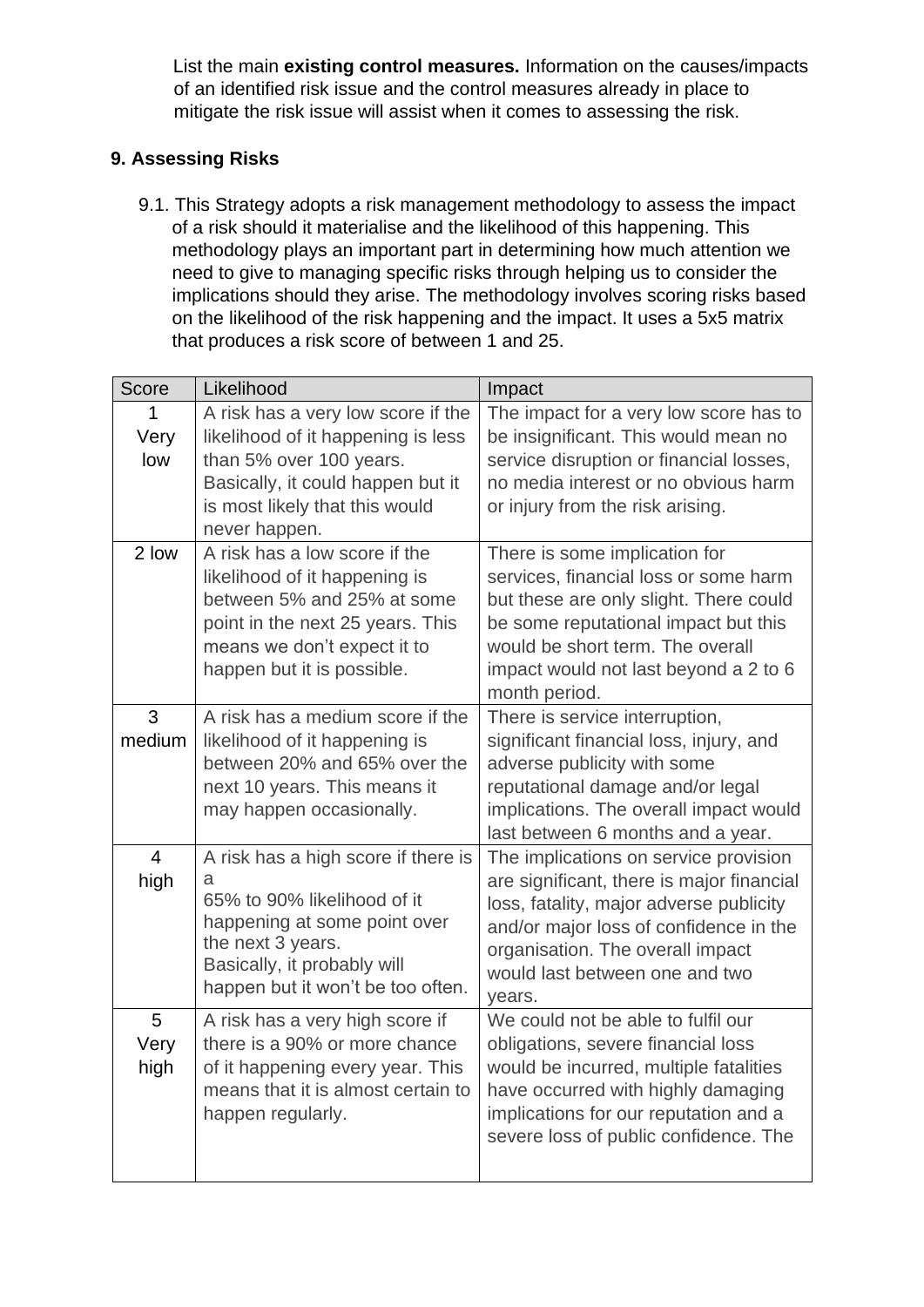| overall impact would be expected to<br>last for more than two years. |
|----------------------------------------------------------------------|
|                                                                      |
|                                                                      |

9.2. Having chosen the 'likelihood' and 'impact' which best relate to the risk issue, the corresponding 'likelihood' and 'impact' scores are multiplied together to provide a total risk score. This is the level of risk faced before any new control measures are applied.

| Likelihood $x$ impact $=$ total risk score |  |
|--------------------------------------------|--|
| $3x5 = 15$                                 |  |

- 9.3. The total risk score enables risks to be categorised into low (green), medium (yellow), high (amber) and critical (red) risk bands as illustrated in the table below. A total risk score of 15 would be a high (amber) risk.
- 9.4. These bands prove helpful when it comes to addressing risks, determining the need for additional control measures and the frequency of risk monitoring.

| Impact | 5 Very High | $5\overline{)}$ | 10              | 15              | 20     | 25        |
|--------|-------------|-----------------|-----------------|-----------------|--------|-----------|
|        | 4 High      | 4               | 8               | 12              | 16     | 20        |
|        | 3 Medium    | 3               | $6\phantom{1}6$ | 9               | 12     | 15        |
|        | 2 low       | $\overline{2}$  | 4               | $6\phantom{1}6$ | 8      | 10        |
|        | 1 Very low  |                 | $\overline{2}$  | 3               | 4      | 5         |
|        |             | Very low        | low             | medium          | high 4 | Very high |
|        |             |                 | $\overline{2}$  | 3               |        | 5         |
|        |             | Likelihood      |                 |                 |        |           |

# **10. Addressing Risks**

10.1. There are four types of action to reduce risk:-

**Avoid:** a decision is made not to take the risk. Where risks outweigh possible benefits, terminate the activity/situation that generates the risk where it is feasible to do so.

**Transfer:** it may be possible to transfer the risk through insurance, contracting out the provision of service or paying a third party to take it on.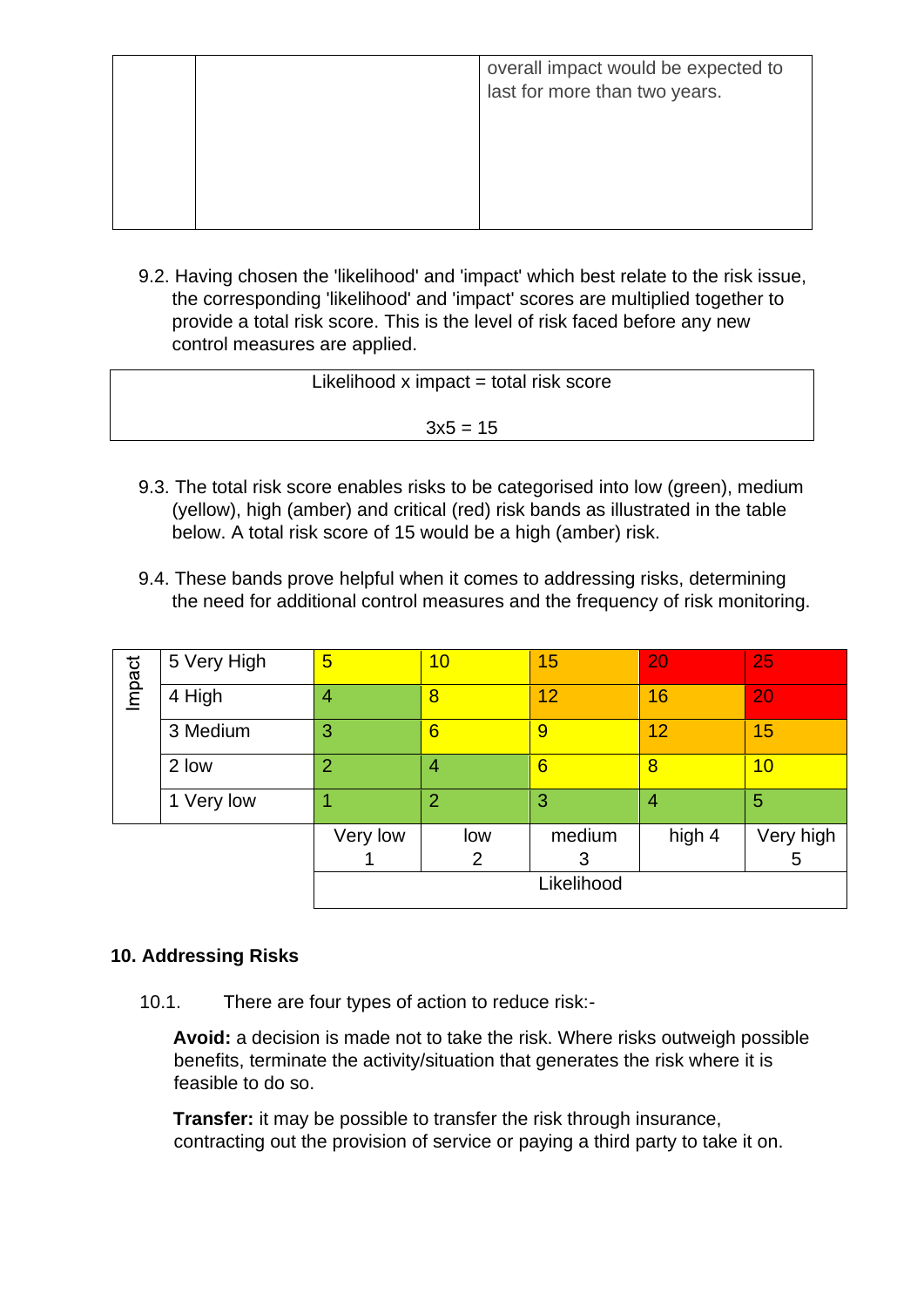However, it should be recognised that not all risks may be transferred eg impact on reputation.

**Tolerate:** a decision is taken to accept the risk. This may be where the probability or impact is so low that the cost of managing the risk is greater than the risk. This is likely to apply to those risks with a total score which is between 1 and 4 (low risk band).

**Treat (or mitigate):** This is the most common practice of addressing risks. It involves reducing the probability of risk occurring (e.g. preventative action) or reducing the impact (e.g. having adequate business continuity plans in place). This is likely to apply to any risk issues exceeding a score of 12.

- 10.2. The amount of risk that the Police and Crime Commissioner/Office is prepared to accept, tolerate or be exposed to at any one point in time will guide its risk response.
- 10.3. The table below illustrates how the Police and Crime Commissioner/Office has agreed it will respond to each level of assessed risk.

|                     | <b>Risk Controls</b>                                                                                                                   |                                                                 |  |
|---------------------|----------------------------------------------------------------------------------------------------------------------------------------|-----------------------------------------------------------------|--|
| <b>Risk Score</b>   | <b>Control Actions</b>                                                                                                                 | <b>Additional Risk Response</b>                                 |  |
| 1-4 Low Risk        | <b>Continue with</b><br>existing control<br>measures<br><b>Review the risk</b><br>at least every 6<br>months                           | <b>Monitor only</b>                                             |  |
| 5-10 medium risk    | <b>Continue with</b><br>$\bullet$<br>existing control<br>measures<br><b>Review the risk</b><br>$\bullet$<br>at least every 3<br>months | <b>Monitor only</b>                                             |  |
| 12-16 high risk     | <b>Continue existing</b><br>$\bullet$<br>controls and<br>monitor<br><b>Review the risk</b><br>every month.                             | <b>Investigate further</b><br>controls and monitor              |  |
| 20-25 critical risk | <b>Review the risk at</b><br>$\bullet$<br>every week<br><b>Take immediate</b><br>$\bullet$<br>remedial action to<br>reduce risk        | Instigate immediate<br>controls and escalate if<br>appropriate. |  |

10.4. For each risk issue identified with a score above 'low risk' the Police and Crime Commissioner/Office will decide upon a course of appropriate action to manage the risk down to acceptable levels. Risk controls are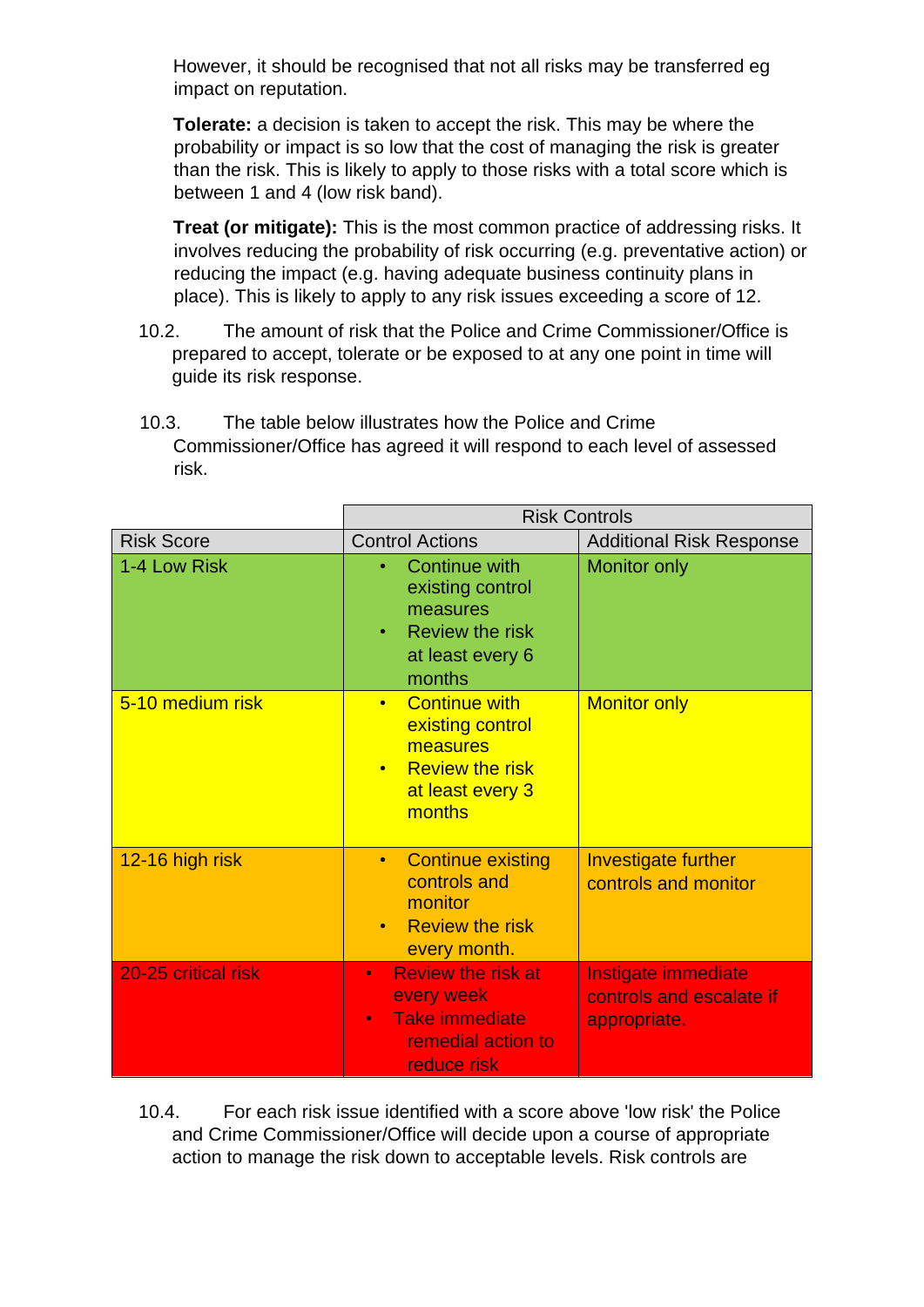methods of reducing the likelihood of a risk occurring and/or decreasing the impact.

- 10.5. Each risk and control should be allocated to an owner. This should be the individual who is best placed to monitor the risk and manage all necessary actions to minimise it.
- 10.6. Residual risk is the level of risk that remains once risk controls have been applied and have taken effect. It may or may not be acceptable to leave the residual risk un-addressed. These decisions are considered when risks are reviewed.

## **11. Reviewing Risks**

- 11.1. It is essential risk is routinely reviewed, as new risks will emerge and existing risks change.
- 11.2. Consideration will be given to new risk issues as well as existing risk issues being removed where appropriate.
- 11.3. Risks will be reviewed monthly at the Police and Crime Commissioner's Senior Management Team meeting with input from Risk owners. The Governance and Policing Lead will act in a co-ordinating role, ensuring that risk owners contribute within the appropriate time frame. The above table provides an indication of how frequently each level of risk should be reviewed.
- 11.4. Risks will be reviewed by the Police and Crime Commissioner quarterly. However, the Police and Crime Commissioner may review the risk issue sooner and would do so immediately should the Police and Crime Commissioner become aware of a change in the risk environment which may give rise to a significant risk.

# **12. Reporting Risks**

- 12.1. The Office of the Police and Crime Commissioner and Constabulary have in place a Joint Audit and Ethics Committee which has independent membership.
- 12.2. The Committee will examine evidence provided by internal and external audit and other governance areas to ensure that we demonstrate we are actively managing our risks. This provides independent assurance to the PCC, Director and Chief Finance Officers.
- 12.3. The relevant terms of reference of the Joint Audit and Ethics Committee are:
	- Considering the effectiveness of the processes for assessing and managing key risks to the Police and Crime Commissioner and Chief